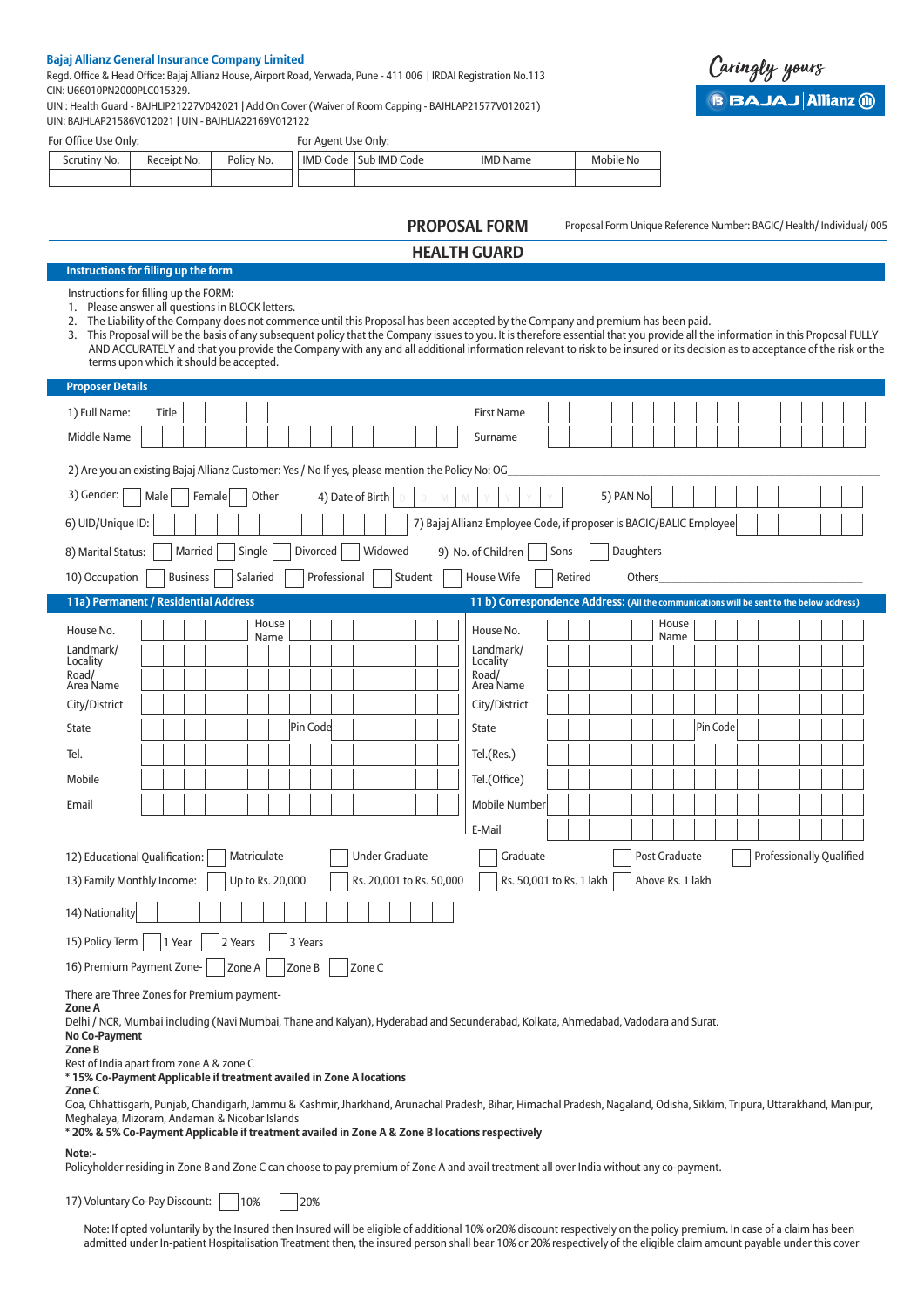|                 | 18) Details Of Persons To Be Insured |                               |                      |     |                 |                   |    |              |                                         |
|-----------------|--------------------------------------|-------------------------------|----------------------|-----|-----------------|-------------------|----|--------------|-----------------------------------------|
| Sr<br><b>No</b> | Name                                 | Relationship<br>with Proposer | DOB<br>(dd/mm<br>/VV | Age | Gender<br>(M/F) | Ht<br>(cms) (kgs) | Wt | Nominee Name | Nominee<br>Relationship with<br>Insured |
|                 |                                      |                               |                      |     |                 |                   |    |              |                                         |
|                 |                                      |                               |                      |     |                 |                   |    |              |                                         |
|                 |                                      |                               |                      |     |                 |                   |    |              |                                         |
|                 |                                      |                               |                      |     |                 |                   |    |              |                                         |
|                 |                                      |                               |                      |     |                 |                   |    |              |                                         |

#### Plan and Sum Insured Details:

| <b>Member Name</b> | Plan opted<br>(Silver/Gold/Platinum) | Sum Insured<br>(individual) | Sum Insured<br>(floater) |
|--------------------|--------------------------------------|-----------------------------|--------------------------|
|                    |                                      |                             |                          |
|                    |                                      |                             |                          |
|                    |                                      |                             |                          |
|                    |                                      |                             |                          |
|                    |                                      |                             |                          |

#### 19) Selection of Rider/Add on

|                    | Please Select only one of the below option(Between Room Rent Capping and Option for waiver of Room Capping) |                                                                |                                    |  |  |
|--------------------|-------------------------------------------------------------------------------------------------------------|----------------------------------------------------------------|------------------------------------|--|--|
| <b>Member Name</b> | Room Rent Capping*                                                                                          | Option for Waiver of Room Capping (for Single Private AC Room) | <b>Expenses Cover</b><br>(Rider)** |  |  |
|                    | Applicable for (Sum Insured - 3 Lacs & Above)                                                               | Applicable for (Sum Insured - 5 Lac & 7.5 Lac)                 | Yes /No                            |  |  |
|                    |                                                                                                             |                                                                |                                    |  |  |
|                    |                                                                                                             |                                                                |                                    |  |  |
|                    |                                                                                                             |                                                                |                                    |  |  |
|                    |                                                                                                             |                                                                |                                    |  |  |
|                    |                                                                                                             |                                                                |                                    |  |  |
|                    |                                                                                                             |                                                                |                                    |  |  |

\*\*Note- This rider can be availed with Sum Insured options of INR 5,00,000 and above on payment of extra premium

\*Note: By Opting for room rent capping option you will be eligible for discount on premium as mentioned in the table below. The room rent would be restricted to 1.5% of the base Sum Insured maximum up to INR 7,500 per day. This discount is applicable for Sum Insured 3 Lacs and above only.

| Base<br>י כ.<br>.     | a Individual Policy.<br>יחווח־ | <b>POIICV</b><br>·Ioate                         |
|-----------------------|--------------------------------|-------------------------------------------------|
| n.<br>ahove<br>.<br>. | 10%                            | $\Gamma$ <sup><math>\alpha</math></sup><br>ーーノー |

**Health Prime Rider**

**Individual Floater** Plan Option

20) Do you smoke cigarettes or consume tobacco (chewing paste) / alcohol, nicotine or marijuana in any form? Please give duration and daily consumption?

 $\_$  ,  $\_$  ,  $\_$  ,  $\_$  ,  $\_$  ,  $\_$  ,  $\_$  ,  $\_$  ,  $\_$  ,  $\_$  ,  $\_$  ,  $\_$  ,  $\_$  ,  $\_$  ,  $\_$  ,  $\_$  ,  $\_$  ,  $\_$  ,  $\_$  ,  $\_$  ,  $\_$  ,  $\_$  ,  $\_$  ,  $\_$  ,  $\_$  ,  $\_$  ,  $\_$  ,  $\_$  ,  $\_$  ,  $\_$  ,  $\_$  ,  $\_$  ,  $\_$  ,  $\_$  ,  $\_$  ,  $\_$  ,  $\_$  , 21) Has any proposal for life, critical illness or health related insurance on your life or lives ever been postponed, declined or accepted on special terms? If yes, give details  $\_$  , and the set of the set of the set of the set of the set of the set of the set of the set of the set of the set of the set of the set of the set of the set of the set of the set of the set of the set of the set of th

22) Has any of the persons to be insured suffer from/or investigated for any of the following? Disorder of the heart, or circulatory system, chest pain, high blood pressure, stroke, asthma any respiratory conditions, cancer tumor lump of any kind, diabetes, hepatitis, disorder of urinary tract or kidneys, blood disorder, any mental or psychiatric conditions, any disease of brain or nervous system, fits (epilepsy) slipped disc, backache, any congenital/ birth defects/ urinary diseases, AIDS or positive HIV. Yes/ No

23) Have you or any of the persons proposed to be insured were/are detected as Covid positive? \_\_\_\_\_\_\_\_\_ Yes/ \_\_\_\_\_\_\_\_\_\_No

24) Do you or any of the family members to be covered have/had any health complaints/met with any accident in the past 4 years and prior to 4 years and have been taking treatment, regular medication (self/ prescribed)or planned for any treatment / surgery / hospitalization?  $Z$  Yes/ \_\_\_\_\_\_\_\_\_\_\_No If the reply is YES for question 22 to 24 , please share details in below table

| Name of the person | Name of the Illness /injury<br>suffered / suffering in the past | Treatment<br>details | Date first<br>treated | Current Status of the Illness/<br>Diseases/Injury | Vaccinated against<br>COVID-19? (Yes/No) |
|--------------------|-----------------------------------------------------------------|----------------------|-----------------------|---------------------------------------------------|------------------------------------------|
|                    |                                                                 |                      |                       |                                                   |                                          |
|                    |                                                                 |                      |                       |                                                   |                                          |
|                    |                                                                 |                      |                       |                                                   |                                          |
|                    |                                                                 |                      |                       |                                                   |                                          |

25) Have any of your immediate family members (father, mother, brother or sister) have/ had diabetes, hypertension, cancer, heart attack, or stroke and at What age? If yes, was it before age 60 years or after 60 years?

| Member Name | Relationship with Proposer | Disease Name | At what Age illness suffered |
|-------------|----------------------------|--------------|------------------------------|
|             |                            |              |                              |
|             |                            |              |                              |
|             |                            |              |                              |
|             |                            |              |                              |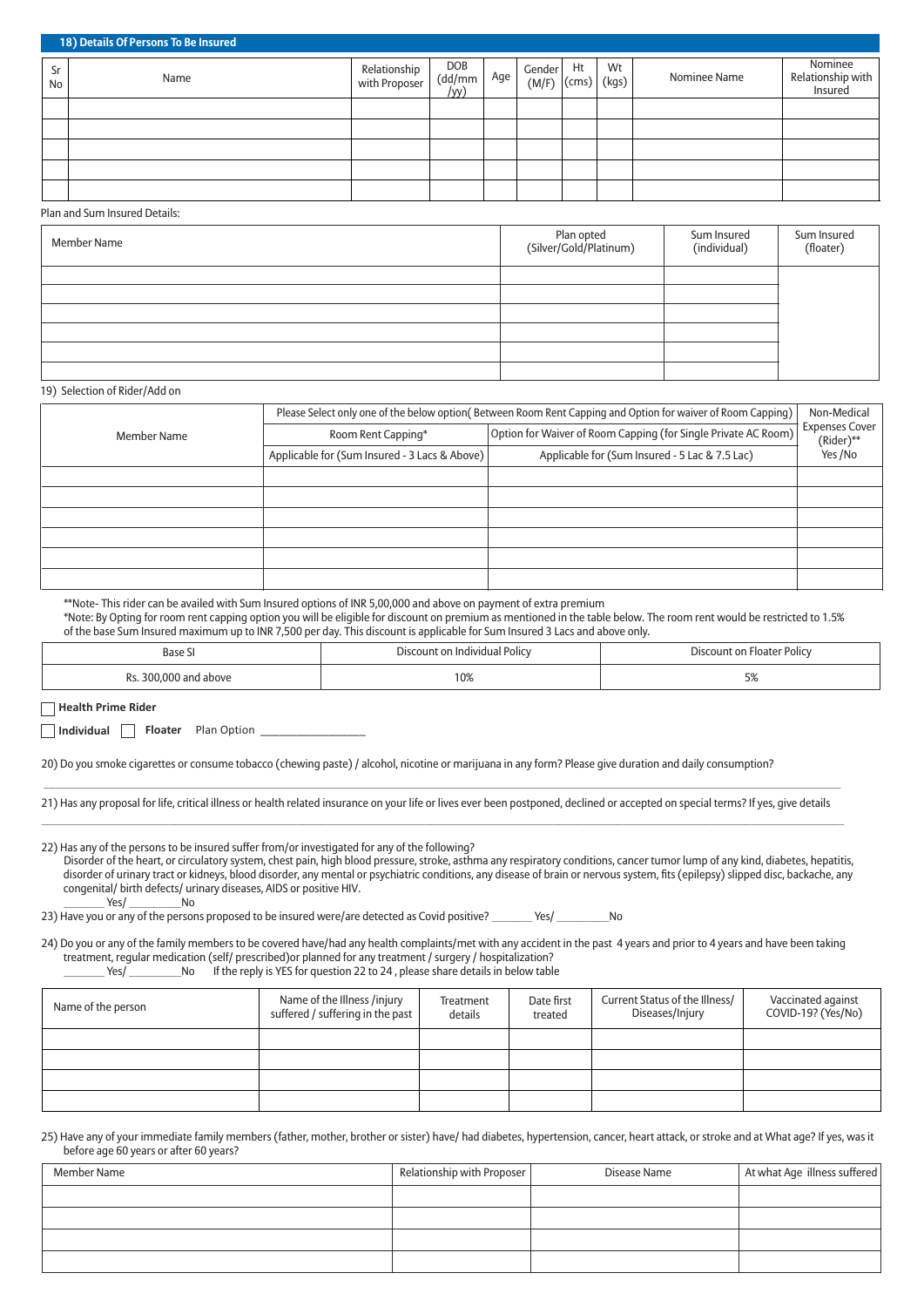| 27) Payment Details:                                                                                                                                                                                                           | Cash<br>Cheque<br>DD                                                          | Credit Card<br>Debit Card                                                                                                                                                                                                                                                                                                                                                                                                                                                                                                |                  |                                               |
|--------------------------------------------------------------------------------------------------------------------------------------------------------------------------------------------------------------------------------|-------------------------------------------------------------------------------|--------------------------------------------------------------------------------------------------------------------------------------------------------------------------------------------------------------------------------------------------------------------------------------------------------------------------------------------------------------------------------------------------------------------------------------------------------------------------------------------------------------------------|------------------|-----------------------------------------------|
| Amount                                                                                                                                                                                                                         | Transaction No.                                                               | <b>Transaction Date</b>                                                                                                                                                                                                                                                                                                                                                                                                                                                                                                  | <b>Bank Name</b> | <b>Branch</b>                                 |
|                                                                                                                                                                                                                                |                                                                               |                                                                                                                                                                                                                                                                                                                                                                                                                                                                                                                          |                  |                                               |
|                                                                                                                                                                                                                                | 28) In case of any Offer, you would prefer to be contacted by:                | Phone<br>Email                                                                                                                                                                                                                                                                                                                                                                                                                                                                                                           |                  |                                               |
| <b>Declaration</b>                                                                                                                                                                                                             |                                                                               |                                                                                                                                                                                                                                                                                                                                                                                                                                                                                                                          |                  |                                               |
|                                                                                                                                                                                                                                |                                                                               | I/We hereby declare, on my behalf and on behalf of all persons proposed to be insured, that the above statements, answers and/or particulars given by me are true and<br>complete in all respects to the best of my knowledge and that I/ We am/ are authorized to propose on behalf of these other persons.                                                                                                                                                                                                             |                  |                                               |
|                                                                                                                                                                                                                                |                                                                               | I understand that the information provided by me will form the basis of the Individual Policy/floater Policy, and the proposal is subject to the Board approved underwriting<br>policy of the Company and that the Policy will come into force only after Company's full receipt and realization of the premium chargeable.                                                                                                                                                                                              |                  |                                               |
|                                                                                                                                                                                                                                |                                                                               | I/We further declare that I/we will notify in writing any change occurring in the occupation or general health of the Insured Person(s) to be insured/ proposer after the<br>proposal has been submitted but before communication of the risk acceptance by the Company. Upon renewal of Policy, I/We agree to abide by the standard Terms and<br>Conditions, unless otherwise mentioned by the Company in renewal Policy Schedule or attachments thereto.                                                               |                  |                                               |
| proposal and/or claim settlement.                                                                                                                                                                                              |                                                                               | I/We declare and consent to the company seeking medical information from any doctor or from a hospital/institution who at anytime has attended on the Proposer/Insured<br>Person to be insured or from any past or present employer concerning anything which affects the physical or mental health of the life to be assured/ proposer and seeking<br>information from any insurance company to which an application for insurance on the life to be assured/proposer has been made for the purpose of underwriting the |                  |                                               |
|                                                                                                                                                                                                                                | settlement and with any reinsurer, Governmental and/or Regulatory authority.  | I/We authorize the company to share information pertaining to my proposal including the medical records for the sole purpose of proposal underwriting and/or claims                                                                                                                                                                                                                                                                                                                                                      |                  |                                               |
| Date :                                                                                                                                                                                                                         |                                                                               |                                                                                                                                                                                                                                                                                                                                                                                                                                                                                                                          |                  |                                               |
|                                                                                                                                                                                                                                |                                                                               |                                                                                                                                                                                                                                                                                                                                                                                                                                                                                                                          |                  | * Signature/ Thumb Impression of the Proposer |
|                                                                                                                                                                                                                                |                                                                               |                                                                                                                                                                                                                                                                                                                                                                                                                                                                                                                          |                  |                                               |
|                                                                                                                                                                                                                                | understood the significance of the proposed contract**                        | **Certified that the contents of the Proposal Form and documents have been fully explained to the Proposer in the language known to him and that he/they have fully                                                                                                                                                                                                                                                                                                                                                      |                  |                                               |
| Date :                                                                                                                                                                                                                         | the control of the control of the control of the                              |                                                                                                                                                                                                                                                                                                                                                                                                                                                                                                                          |                  |                                               |
| Place : and the state of the state of the state of the state of the state of the state of the state of the state of the state of the state of the state of the state of the state of the state of the state of the state of th |                                                                               |                                                                                                                                                                                                                                                                                                                                                                                                                                                                                                                          |                  | Signature (On behalf of Proposer)             |
| knowing English.                                                                                                                                                                                                               | *Please read declaration wordings carefully before signing the proposal form. | **This is required only where, for any reason, the Proposal Form and other connected papers are not filled by the Prospect/Proposer or if the Prospect/Propose is not                                                                                                                                                                                                                                                                                                                                                    |                  |                                               |
|                                                                                                                                                                                                                                | <b>INSURANCE ACT 1938 SECTION 41- Prohibition of Rebates</b>                  |                                                                                                                                                                                                                                                                                                                                                                                                                                                                                                                          |                  |                                               |
|                                                                                                                                                                                                                                |                                                                               | No person shall allow or offer to allow either directly or indirectly, as an inducement to any person to take out or renew or continue an insurance in respect of any kind of risk                                                                                                                                                                                                                                                                                                                                       |                  |                                               |
|                                                                                                                                                                                                                                |                                                                               | relating to lives or property in India, any rebate of the whole or part of the commission payable or any rebate of the premium shown on the policy, nor shall any person taking<br>out or renewing or continuing a policy accept any rebate, except such rebate as may be allowed in accordance with the published prospectus or tables of the insurer. Any<br>person making default in complying with the provisions of this section shall be liable for a penalty which may extend to ten lakh rupees.                 |                  |                                               |
|                                                                                                                                                                                                                                |                                                                               | To support our Go Green initiative, we will send policy copy link on your registered mobile number / email id. This is a digitally<br>signed valid document. Please tick the box, if you still want to receive physical copy of your insurance policy. $\Box$                                                                                                                                                                                                                                                            |                  |                                               |
|                                                                                                                                                                                                                                |                                                                               |                                                                                                                                                                                                                                                                                                                                                                                                                                                                                                                          |                  |                                               |
| <b>ACKNOWLEDGMENT:</b>                                                                                                                                                                                                         |                                                                               |                                                                                                                                                                                                                                                                                                                                                                                                                                                                                                                          |                  |                                               |
|                                                                                                                                                                                                                                |                                                                               |                                                                                                                                                                                                                                                                                                                                                                                                                                                                                                                          |                  |                                               |
|                                                                                                                                                                                                                                |                                                                               | sum of Rs. ___________________________through Cash# / Cheque / DD / Credit Card / Debit Card No. ___________________________ against your proposal for Health Policy.                                                                                                                                                                                                                                                                                                                                                    |                  |                                               |
| Date:                                                                                                                                                                                                                          |                                                                               |                                                                                                                                                                                                                                                                                                                                                                                                                                                                                                                          |                  |                                               |
|                                                                                                                                                                                                                                |                                                                               |                                                                                                                                                                                                                                                                                                                                                                                                                                                                                                                          |                  |                                               |
|                                                                                                                                                                                                                                |                                                                               | Signature of Bajaj Allianz Official/ Intermediary                                                                                                                                                                                                                                                                                                                                                                                                                                                                        |                  |                                               |
|                                                                                                                                                                                                                                |                                                                               |                                                                                                                                                                                                                                                                                                                                                                                                                                                                                                                          |                  |                                               |

 $\Box$ 

 $\mathsf{\approx}$ 

Note: Neither the submission of a completed proposal for insurance or any payment for any policy sought oblige the Company to agree to issue a policy, which decision is and always shall be in the Company's sole and absolute discretion.